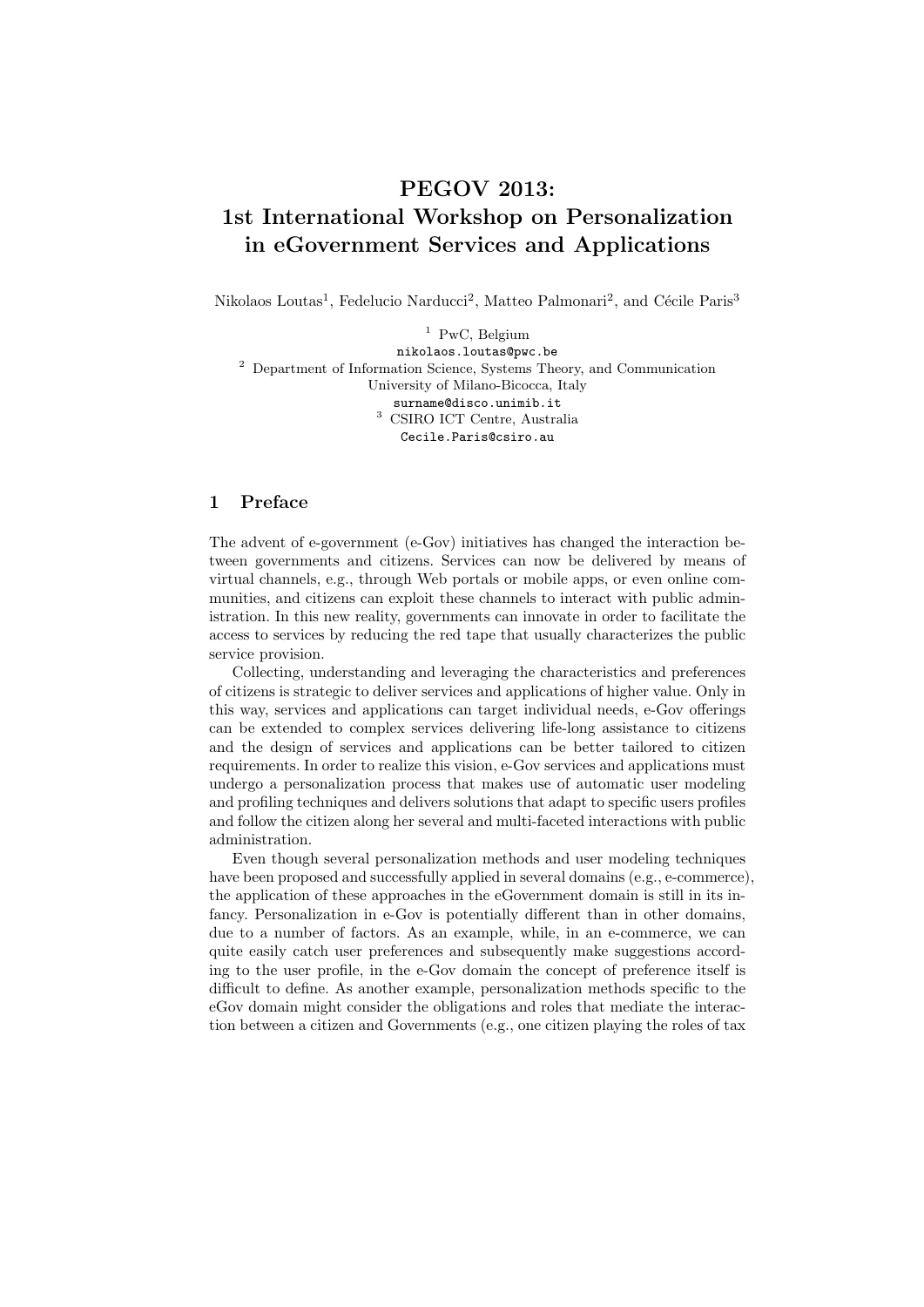payer and mother), and other domain-relevant characteristics (e.g., demographic features). There are also potentially ethical (including privacy) issues related to the fact that citizens might be in a dependence relationship with governments, and automatic user profiling might be considered big brother and not desirable.

The purpose of the Personalization in eGovernment Services and Applications (PEGOV) workshop is to provide a forum for stimulating the attention of the scientific and business community on the aforementioned issues in order to move towards the desirability, design and evaluation of user-aware and adaptive services in e-Gov. We are specifically interested in the role of user modeling and profiling in advanced public service design and delivery by dealing also with aspects related to privacy, security, and multilingualism.

The contributions to PEGOV 2013 mainly address four relevant topics:

- Participatory e-Gov,
- Citizen-centered service design,
- Citizen segmentation,
- Personalized e-Gov services.

Most submitted papers were from researchers of the e-Gov community. Since the workshop addresses a rather new topic and a research area that has to be shaped yet, submissions generally presents research at an early stage. However, those ongoing work, methodological approaches and discussions about issues that potentially involve personalization in eGovernment were deemed valuable to workshop attendees. Additionally to the presentations of 5 accepted papers, PEGOV 2013 featured a special event: an invited talk by Adegboyega Ojo, who currently leads the E-Government Unit at the Digital Enterprise Research Institute (DERI).

PEGOV 2013 took place in Rome, Italy, in conjunction with the 21st Conference on User Modeling, Adaptation and Personalization (UMAP) on June 14, 2013.

### 2 Accepted Papers

- Authors: Liliana Ardissono, Angioletta Voghera and Mauro Velluto Title: Selecting People for Involving Them in Participatory Decision-Making Processes
- Authors: Alessandro Bianco, Paolo Campegiani, John Forrester, Leo Iaquinta and Maria Alessandra Torsello

Title: SMART project: industrial and academic collaboration for service design

- Authors: Sanat Kumar Bista, Surya Nepal and Cécile Paris Title: The Human Touch of Government Services
- Authors: Leo Iaquinta, M. Alessandra Torsello, Marco Comerio, Anna Maria Fanelli and Giovanni Semeraro

Title: User Segmentation in e-Government Services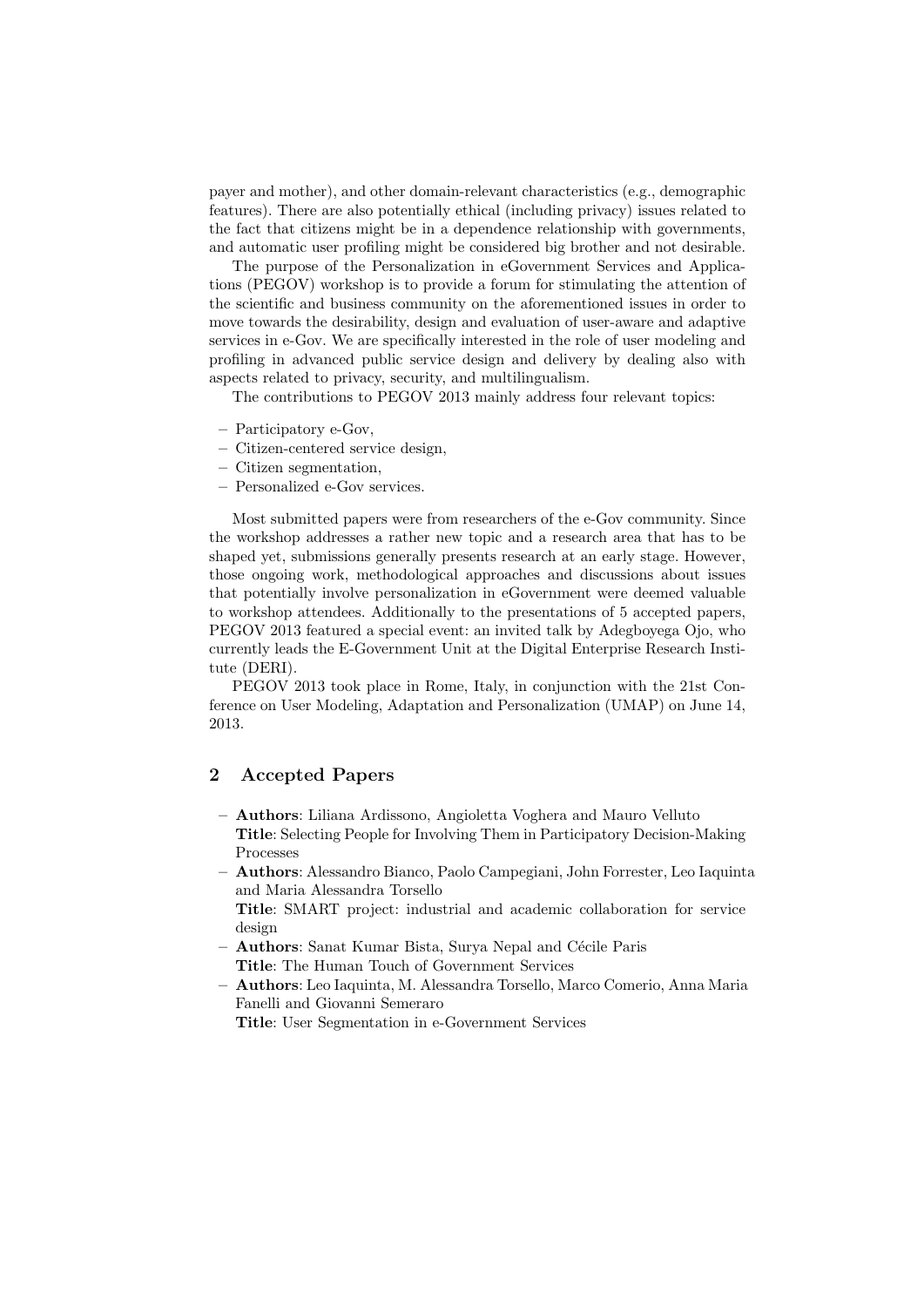## 3 Invited Talk

Author: Adegboyega Ojo, Digital Enterprise Research Institute, National University of Ireland, Galway

Title: Towards "Deep" Personalisation of E-Government Services

A Co-evolutionary Perspective on Electronic Public Service Personalization

Abstract: Next Generation Electronic Public Service Infrastructure are expected to provide highly personalized, context-aware services to citizens and businesses; exploit feedback and comments about public services on social web for continuous service improvement and enable the participation of citizens in the re-design of existing services or design of new value-added services of interest. In the area of service personalization there are at least two major active streams of research. The first stream of work which is carried out by the Computing and Informatics community attempts to transfer ideas on personalization and recommender systems from domains such as e-commerce and e-learning to the public sector domain. These efforts have delivered some results on self-adaptive government websites, personalized citizen searches and dialogues, and co-design of e-government services. The second stream of work involving personalization of public services is carried out within the Public Administration (PA) practice and research community. The goal of the PA community in the Personalization Agenda is to tailor public services to individual beneficiary needs as much as possible. This is done through a number of related approaches including connected government, participatory public service development, and provision of peoplecentered services. Interestingly, there is yet to be any significant interactions among these two closely related research communities. In this talk, the speaker argued that developing a viable personalization program for e-government services is contingent on its careful alignment and co-evolution with supporting PA personalization efforts. This viable personalization program, which he call "Deep Personalizatio" entails delivering personalized e-government services over Flexible and Adaptive Public Services. Consequently, he further argued that while the development of effective citizen models and acquisition of functional and behavioral data from citizens are critical for delivering personalized citizen e-services, the fundamental challenge is in ensuring that the underlying public service is sufficiently flexible and adaptive.

### 4 Workshop Chairs

- Nikolaos Loutas, PwC, Belgium
- Fedelucio Narducci, University of Milano-Bicocca, Italy, Swap Research Group, University of Bari Aldo Moro, Italy
- Matteo Palmonari, University of Milano-Bicocca, Italy
- C´ecile Paris, CSIRO ICT Centre, Australia

### 5 Program Committee

– Nathalie Colineau, CSIRO ICT Centre, Australia